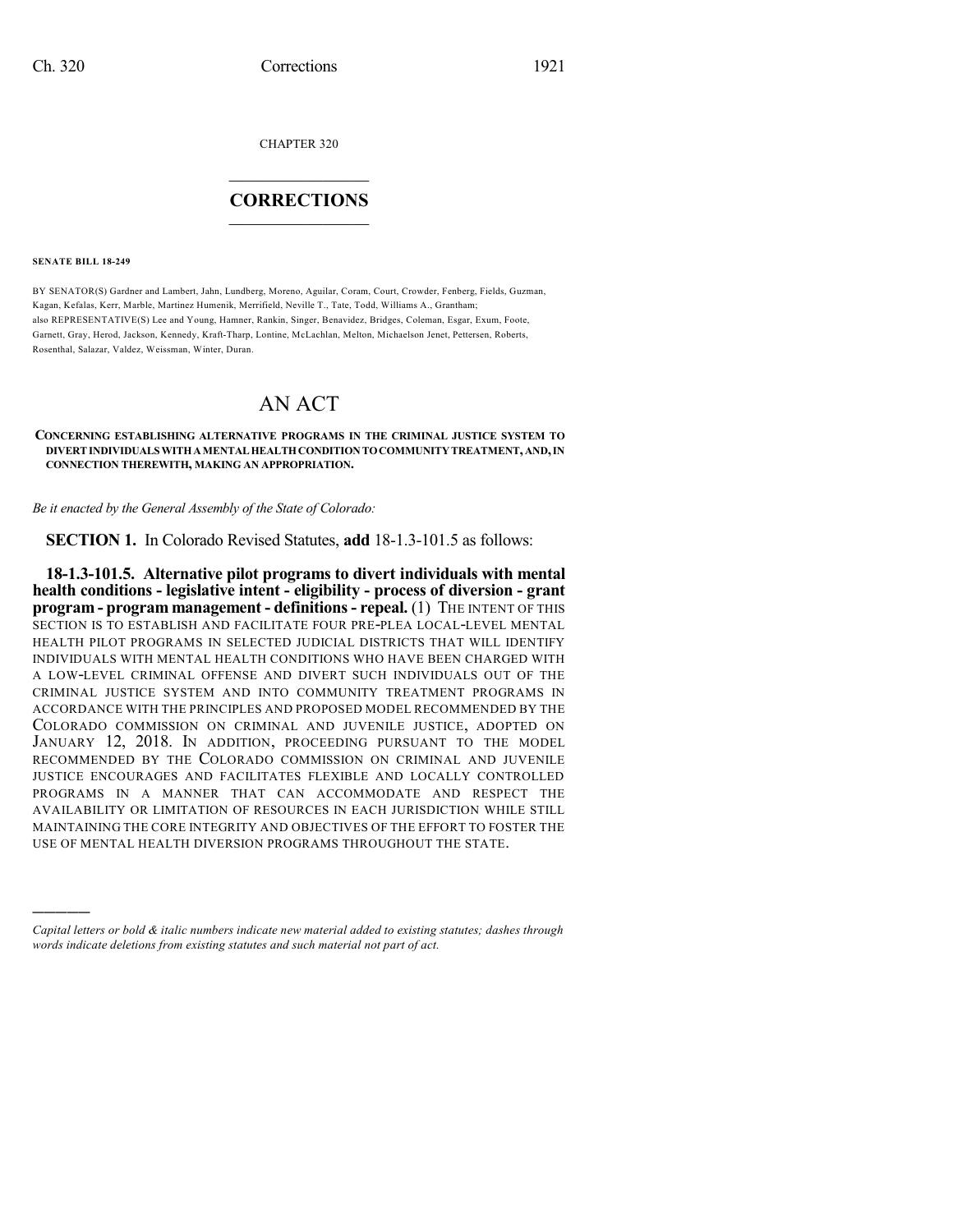### 1922 Corrections Ch. 320

(2) AS USED IN THIS SECTION, UNLESS THE CONTEXT OTHERWISE REQUIRES:

(a) "COLORADO COMMISSION ON CRIMINAL AND JUVENILE JUSTICE" MEANS THE COMMISSION ESTABLISHED PURSUANT TO SECTION 16-11.3-102.

(b) "GRANT PROGRAM" MEANS THE MENTAL HEALTH CRIMINAL JUSTICE DIVERSION GRANT PROGRAM ESTABLISHED PURSUANT TO SUBSECTION (6) OF THIS SECTION.

(c) "LOW-LEVEL CRIMINAL OFFENSE" MEANS ANY PETTY OFFENSE OR MISDEMEANOR, EXCLUDING THOSE OFFENSES ENUMERATED IN SECTION 24-4.1-302 (1). "LOW-LEVEL CRIMINAL OFFENSE" MAY ALSO INCLUDE, IF AGREED TO BY THE DISTRICT ATTORNEY IN A GIVEN PILOT PROGRAM SITE, ANY CLASS 4, CLASS 5, OR CLASS 6 FELONY OR ANY LEVEL 3 OR LEVEL 4 FELONY DRUG OFFENSE, EXCLUDING ANY FELONY OFFENSES ENUMERATED IN SECTION 24-4.1-302 (1).

(d) "PILOT PROGRAM" MEANS ANY ALTERNATIVE PROGRAM CREATED PURSUANT TO THIS SECTION THAT DIVERTS INDIVIDUALS WITH MENTAL HEALTH CONDITIONS INTO COMMUNITY TREATMENT PROGRAMS.

(e) "STATE COURT ADMINISTRATOR" MEANS THE STATE COURT ADMINISTRATOR ESTABLISHED PURSUANT TO SECTION 13-3-101.

(3) THERE ARE CREATED UP TO FOUR PILOT PROGRAMS IN JUDICIAL DISTRICTS IN THE STATE. THE STATE COURT ADMINISTRATOR AND THE COLORADO DISTRICT ATTORNEYS'COUNCIL SHALL COLLABORATE TO IDENTIFY POTENTIAL PILOT PROGRAM SITES WITH THE AGREEMENT OF THE ELECTED DISTRICT ATTORNEYS AND CHIEF JUDGES IN A JUDICIAL DISTRICT. THE STATE COURT ADMINISTRATOR AND THE COLORADO DISTRICT ATTORNEYS' COUNCIL SHALL CONSIDER GEOGRAPHIC DIVERSITY IN IDENTIFYING PILOT PROGRAM SITES. THE PURPOSE OF THE PILOT PROGRAMS IS TO IDENTIFY INDIVIDUALS WITH MENTAL HEALTH CONDITIONS WHO HAVE BEEN CHARGED WITH A LOW-LEVEL CRIMINAL OFFENSE AND DIVERT SUCH INDIVIDUALS OUT OF THE CRIMINAL JUSTICE SYSTEM AND INTO COMMUNITY TREATMENT PROGRAMS. THE DISTRICT ATTORNEY AND THE CHIEF JUDGE FOR A JUDICIAL DISTRICT SELECTED AS A PILOT PROGRAM SITE PURSUANT TO THIS SUBSECTION (3) SHALL WORK COLLABORATIVELY AND THROUGH CONSENSUS WITH INTERESTED AND NECESSARY PARTICIPANTS WITHIN THE JUDICIAL DISTRICT, INCLUDING BUT NOT LIMITED TO LAW ENFORCEMENT, JAIL OFFICIALS, PUBLIC DEFENDERS, JUDGES, PRETRIAL SERVICE PROVIDERS, AND LOCAL COMMUNITY MENTAL AND BEHAVIORAL HEALTH SERVICE PROVIDERS, TO DECIDE WHICH COURTS AND COUNTIES WITHIN THE JUDICIAL DISTRICT ARE BEST SUITED TO IMPLEMENT THE PILOT PROGRAM.

(4) THE CHIEF JUDGE OR HIS OR HER DESIGNEE OF ANY COUNTY OR DISTRICT COURT WHERE A PILOT PROGRAM IS CREATED PURSUANT TO SUBSECTION (3) OF THIS SECTION IS RESPONSIBLE FOR ESTABLISHING AND FACILITATING THE PILOT PROGRAM IN COMPLIANCE WITH THE PRINCIPLES AND MODEL ADOPTED BY THE COLORADO COMMISSION ON CRIMINAL AND JUVENILE JUSTICE ON JANUARY 12, 2018. THE DUTIES OF THE CHIEF JUDGE WITH RESPECT TO THE PILOT PROGRAM MAY INCLUDE, BUT NEED NOT BE LIMITED TO: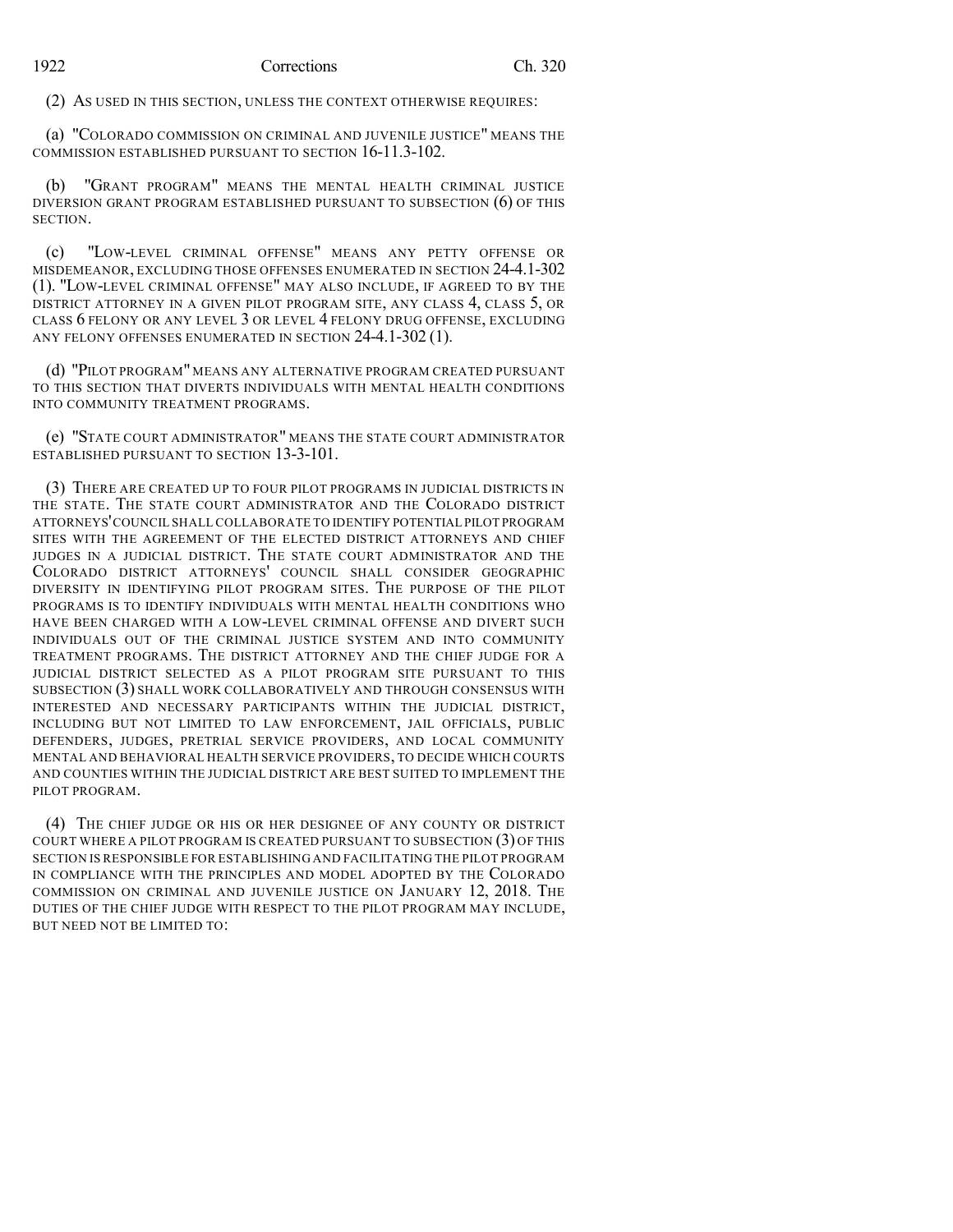(a) INITIATING AND COORDINATING ORGANIZATION MEETINGS AMONG THE VARIOUS LOCAL ENTITIES NECESSARY TO THE IMPLEMENTATION OF THE PILOT PROGRAM;

(b) ESTABLISHING POLICIES FOR THE PILOT PROGRAM;

(c) FACILITATING ANY FORMAL AGREEMENTS OR MEMORANDA OF UNDERSTANDING REQUIRED TO CREATE THE PILOT PROGRAM;

(d) BROKERING SERVICES THROUGH CONTRACTING WITH LOCAL COMMUNITY TREATMENT PROGRAMS THAT PROVIDE A CONTINUUM OF COMMUNITY-BASED MENTAL HEALTH CARE AND TREATMENT TO ACCOMPLISH THE GOALS OF THE PILOT PROGRAM; AND

(e) ADMINISTERING THE PILOT PROGRAM ONCE IT IS IMPLEMENTED.

(5) THE STATE COURT ADMINISTRATOR ISRESPONSIBLE FOR ADMINISTRATION AND OVERSIGHT OF THE PILOT PROGRAMS, INCLUDING CERTIFYING THAT, ON OR BEFORE JANUARY 1, 2019, EACH PILOT PROGRAM SITE IMPLEMENTS A DESIGN THAT IS CONSISTENT WITH THE PRINCIPLES AND PROPOSED MODEL ADOPTED BY THE COLORADO COMMISSION ON CRIMINAL AND JUVENILE JUSTICE AND THE LEGISLATIVE INTENT OF THIS SECTION. THE DUTIES OF THE STATE COURT ADMINISTRATOR WITH RESPECT TO THE PILOT PROGRAMS INCLUDE, BUT ARE NOT LIMITED TO:

(a) ESTABLISHING PILOT PROGRAM PROCEDURES AND TIMELINES; AND

(b) ESTABLISHING GRANT FUNDING GUIDELINES AND ACCEPTABLE EXPENSES FOR THE DISTRIBUTION OF GRANT PROGRAM GRANT MONEY TO THE PILOT PROGRAM SITES BASED UPON SPECIFIC ALLOCATIONS REQUIRED BY THE GRANT PROGRAM AND OTHER PILOT PROGRAM NEEDS AND ANY OTHER CRITERIA, SUCH AS CASE VOLUME, GEOGRAPHICAL COMPLEXITY, AND DENSITY OF NEED.

(6) THERE IS CREATED IN THE OFFICE OF THE STATE COURT ADMINISTRATOR THE MENTAL HEALTH CRIMINAL JUSTICE DIVERSION GRANT PROGRAM.THE STATE COURT ADMINISTRATOR IS RESPONSIBLE FOR ADMINISTERING AND MONITORING THE GRANT PROGRAM INCLUDING, BUT NOT LIMITED TO:

(a) ESTABLISHING GRANT FUNDING GUIDELINES AND ACCEPTABLE EXPENSES FOR THE DISTRIBUTION OF GRANT PROGRAM GRANT MONEY TO THE PILOT PROGRAM SITES BASED UPON SPECIFIC ALLOCATIONS REQUIRED BY THE GRANT PROGRAM, THE SPECIFIC AWARD TO THE DISTRICT ATTORNEY'S OFFICE IN EACH OF THE FOUR DESIGNATED JUDICIAL DISTRICTS, OTHER PILOT PROGRAM NEEDS, AND ANY OTHER CRITERIA, SUCH AS CASE VOLUME, GEOGRAPHICAL COMPLEXITY, AND DENSITY OF NEED. IN ADDITION TO ANY OTHER ALLOWABLE EXPENSES TO BE PAID FOR BY THE GRANT PROGRAM, EACH DISTRICT ATTORNEY'S OFFICE PARTICIPATING IN THE PILOT PROGRAM SHALL RECEIVE FIFTY THOUSAND DOLLARS PER YEAR FROM THE GRANT FUNDING FOR EACH OF THE TWO YEARS OF THE GRANT PROGRAM. SUCH MONEY MUST BE USED TO ASSIST IN COVERING THE COSTS RELATED TO PERSONNEL AND ADMINISTRATIVE REQUIREMENTS TO ESTABLISH AND OPERATE PILOT PROGRAMS IN FOUR DESIGNATED JUDICIAL DISTRICTS.